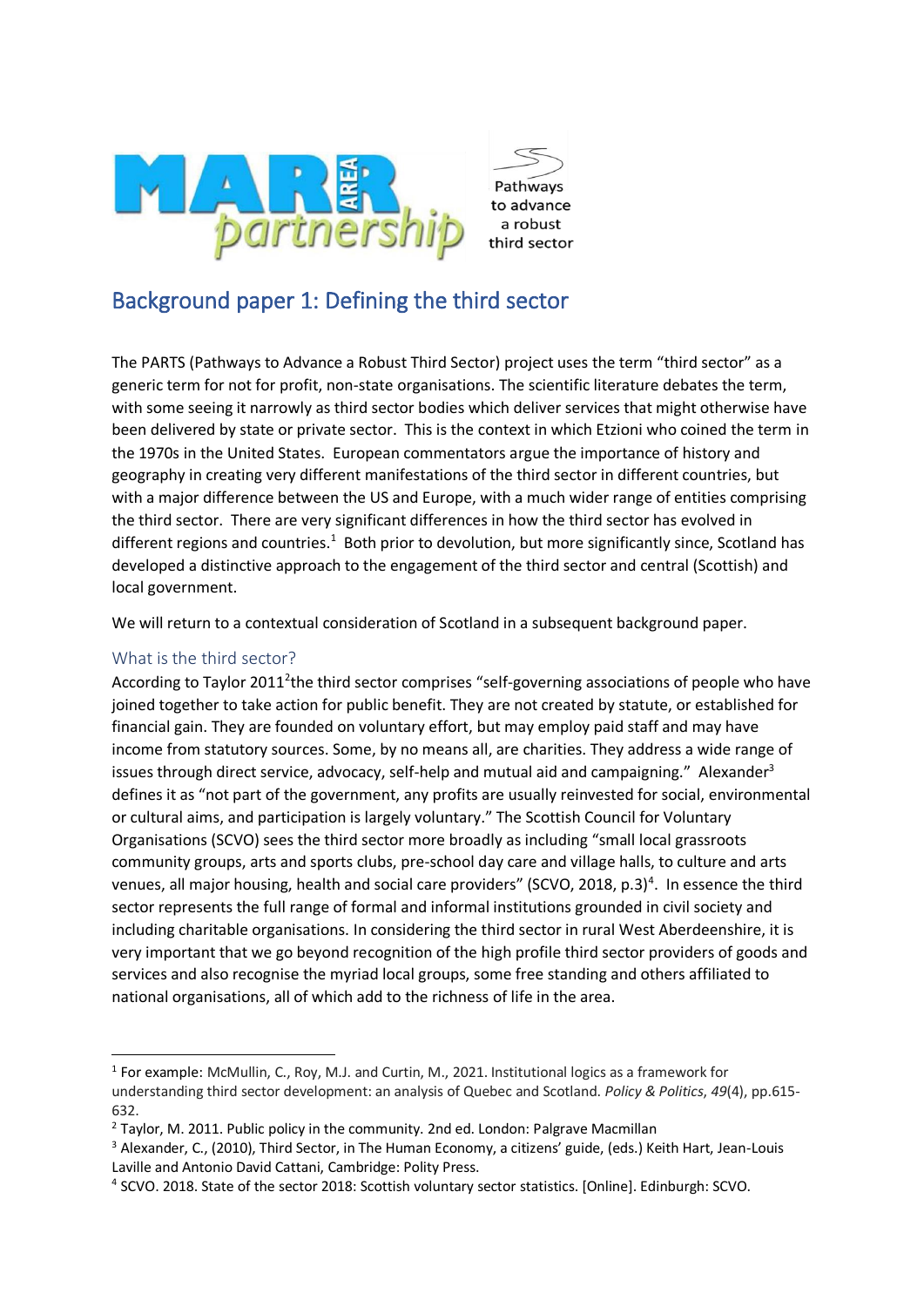A very important distinction must be made between those third sector bodies which deliver normal services (such as social care, social housing, retailing) on a not-for-profit basis but under contract to local government or in a market setting and which have often been relatively robust financially, from other types of third sector entity such as say food banks or local clubs which are much less robust financially and rely on continuous contributions from the public to continue to exist. Some of these more precarious organisations deliver goods and services which support basic needs while others provide a wide range of leisure and cultural services. In between these two extremes of robustness and precariousness are many types of third sector organisation.

The organisation of social and economic activity in mature capitalist societies was until relatively recently conventionally separated into just two types of provider: the market and the state. However, it is widely acknowledged that households provide what has been called shadow work, which comprises unpaid subsistence that enables the other bits of the socio-economic system to stay afloat. The household economy is not unchanging. It used to provide a good part of the subsistence needs as well as home maintenance and caring functions for children and elderly people, but a variety of factors have led to a significant reduction in some of these functions and a greater degree of provision by state or private sector. Over a long period of time, a third sector has evolved, which tends to operate as both social movements which lobby for change and as a form of agency which delivers club goods and services and public goods which are under-delivered by the state and which also provides public and private sector key services (such as food) when the other provisioning systems fail to deliver.

Any market based socio-economic system is sustained by the combined actions of private sector, state sector, third sector and household sector, with the mix at any time being a function of a range of political choices (e.g. privatisation of public services), economic demands (IT services, ready prepared meals), technical change (dishwashers, washing machines), penetration of profit-making activities into new markets (caring activities for young children and elderly people, financialisation), social choices (women in the workforce).

Over time there can be very distinct shifts in the provision of particular services. In the UK, electricity provision started as a mixed municipal/private service, was nationalised in the post second world war period, and was subsequently privatised. Its privatised state was "opened up" by regulatory change which created space initially for the third sector (community energy) and further regulatory change has enabled municipal engagement in electricity supply. Finally, many people now own their electricity production in the form of solar panels or small turbines and, with new storage technology, are increasingly repatriating electricity supply as a household function.

Even if these changes are framed by political choices, we cannot say that they are simply a function of policy. They are also shaped by social and cultural changes and technical changes. This has led people to look at modes of provision in the context of socio-technical systems

If we use an ecological metaphor, these different types of provision can be seen as occupying different niches in an ecosystem. Over time there can be a succession from one dominant species to another and shocks and disturbances can open up niches to new species. The idea of an ecosystem of provision, vulnerable to shocks and disturbances which may create extinctions and offer new niches is a potentially illuminating metaphor.

In mature market economies, the third sector can be seen in part as a manifestation of the core values of community action and as an expression of the will and willingness to act of civil society actors in forming societies, trusts, clubs and other community organisations. It arises because of the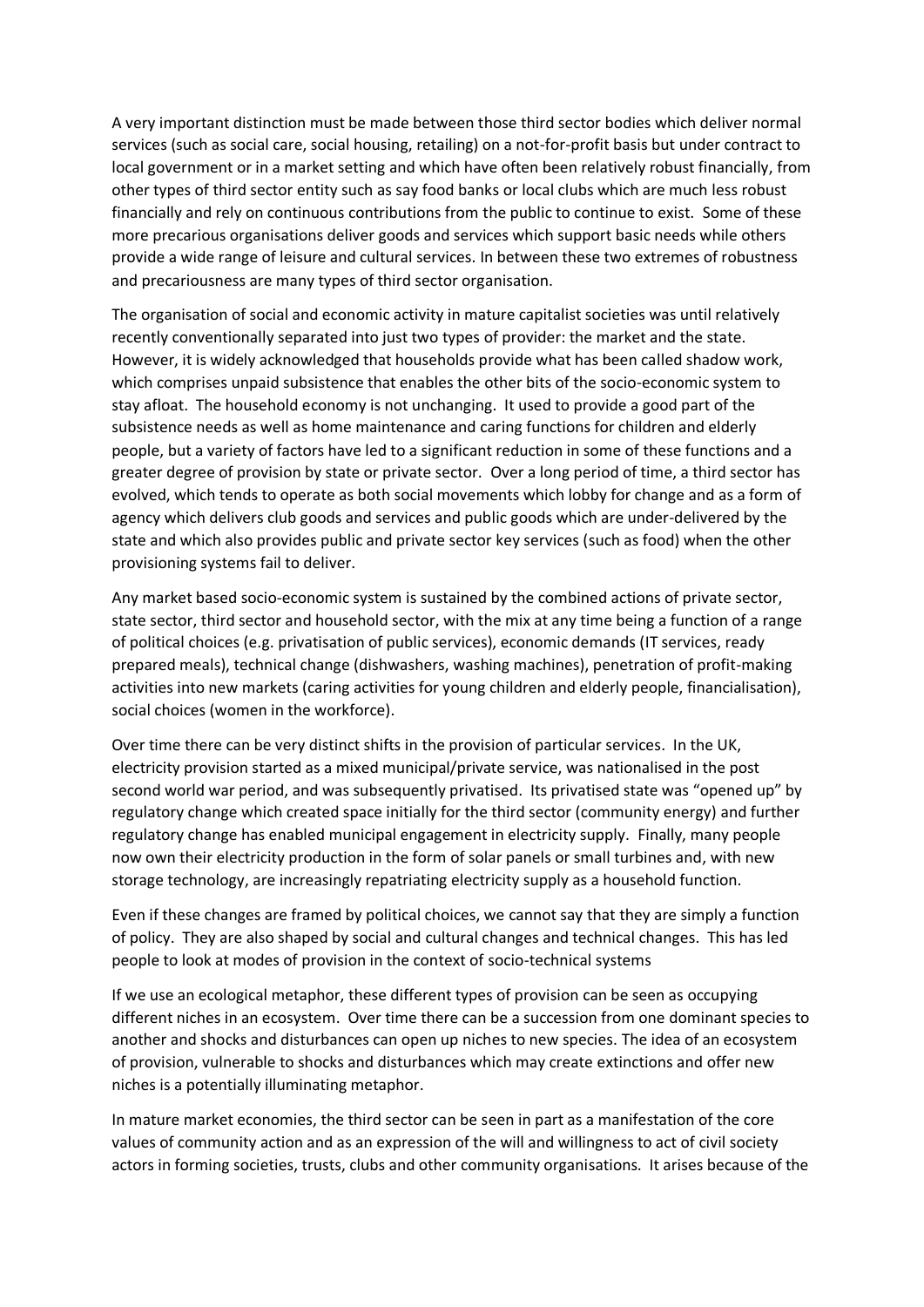charitable intent of individuals who are willing to support those in need or work collectively to meet particular interests. It arises in the form of social movements that push for changes ranging from women's emancipation to climate action. It also exists partly because some people see a humanising role for not-for-profit engagement in some sectors dominated by market forces. This has emerged especially where there is perceived exploitation by those with market power. The origins of both retailing cooperatives and food supply chain cooperatives emerged because of perceived injustices and power inequalities in market-based systems and more recently community energy production has developed for similar reasons. Third sector engagement has also emerged when the state or market provider of goods or services has become unsustainable because of losses or insufficient municipal budgets. Here the issue is not countervailing power so much as the actual or threatened cessation of a service.

Generally, observers point to the expansion of the third sector in recent decades. There are many reasons for the expansion, but two factors stand out: the withdrawal of the state and the weak market prospects for provision of certain services both of which leave an unoccupied niche for that service. Rural Shetland has many community shops because the former commercial ventures failed. Because rural areas like Marr have a low population density, maintaining profitable private sector services or viable council services on a declining budget is very challenging.

In Scotland, third sector organisations are over-represented in rural Scotland. The reasons of this are unclear. It could be a function of greater need (most likely) or greater capacity (less likely). Because both market-driven services and public sector services are most stretched where there is low population density and the associated high costs of service delivery, third sector bodies are often left to "pick up the pieces" in rural areas. Additionally in Scotland, the specific characteristics of concentrated large-scale land ownership have created a community land movement which initially had a strongly rural orientation, but now includes urban land and buildings.

There is also a strong demand push in some communities for greater local control over wellbeing. The third sector can be a driving force in place making, whether through diversifying village halls to provide a wider array of services or through forming local development trusts to promote a range of place-based activity in the economic, social and environmental fields.

As well as becoming more important in recent decades, third sector activity can be seen to be operating with both the market sector and the public sector in hybrid forms. For example, major food retailers act as collection points for food banks, law firms may offer pro-bono services to charities and public sector money often underpins community enterprise and activity through grant aid. Further, third sector entities can provide care services within a self-directed care model, where public funding is providing the principal financial support.

Our interest in the PARTS project is in the third sector and its financial robustness. Because there are inherent variations in the income-generating capacity of different parts of the third sector and because of exogenous factors as varied the Covid pandemic or abrupt policy changes such as Brexit, it is extremely difficult to predict how precarious different parts of the third sector might be in the future. It is though, reasonable to deduce that in poorer remote thinly populated rural areas, markets will be weaker, state provision costs will be higher, needs greater and local capacities more likely to be constrained. These observations underpin the importance of trying to build a more robust financial base for third sector activity.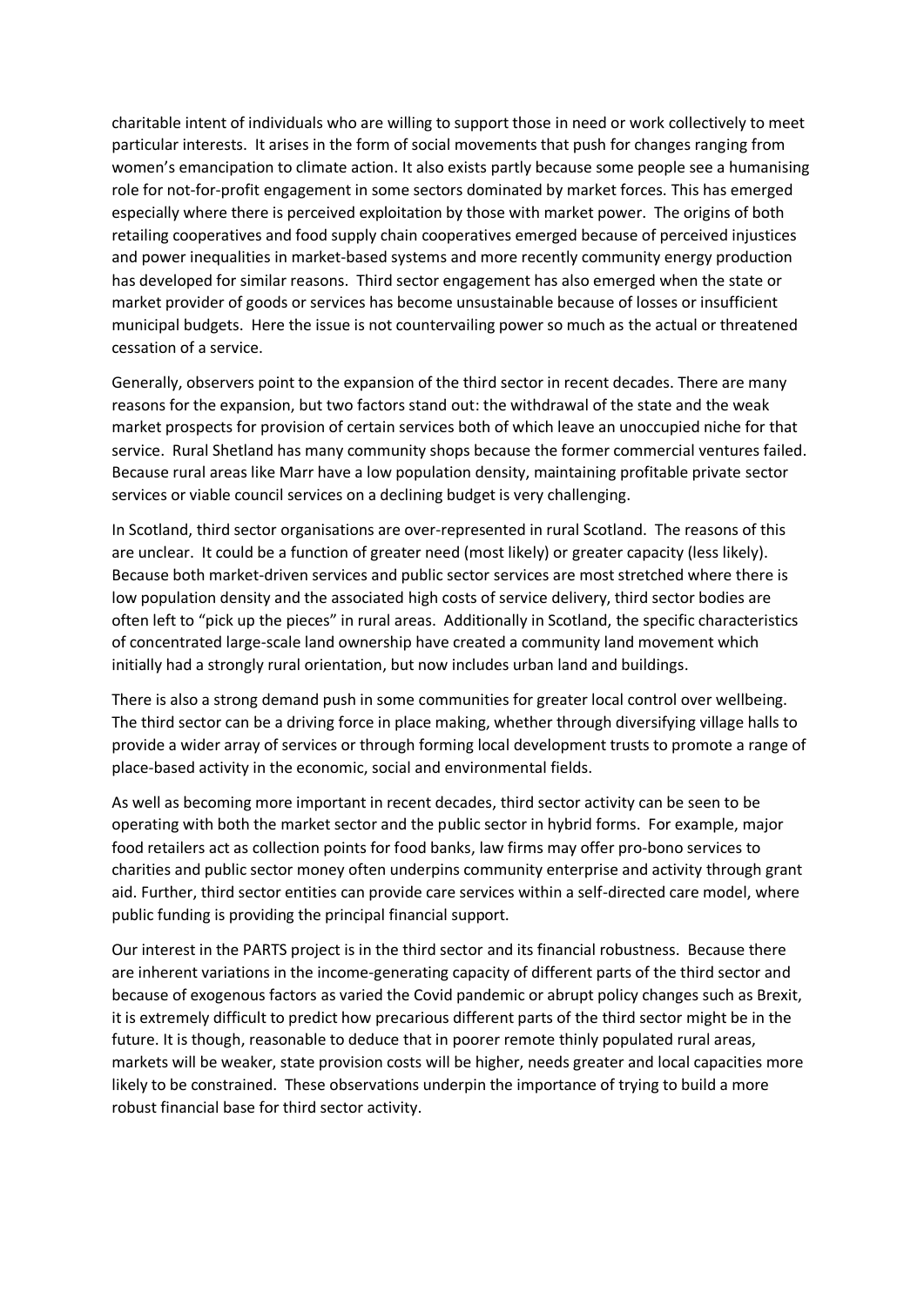## Classifying the third sector

The third sector is enormously diverse. Classification is normally considered to help bring some kind of order to observable complexity. There are a number of possible ways of classifying the component parts of the third sector. Classifications can have a broad purpose or a narrower and more specific focus: i.e. they might comprise a general classification of all third sector bodies by function; or they may be based on the diversity of legal forms. The backgrounds of scholars or policy makers looking at the third sector may also shape the classification used. Third sector institutions have typically classified by models of social action<sup>5</sup>, field of activity, level of revenue generating enterprise, legal form or structure.

An Australian study identified several models of third sector activity.

- 1. Meeting unmet consumer needs of excluded groups or locales
- 2. Advancing charitable or community purpose
- 3. Creating opportunities for community participation
- 4. Providing work integration opportunities for disadvantaged groups
- 5. Promoting ethical consumption through ethical production and supply
- 6. Strengthening the social economy
- 7. Social and environmental innovation

The third sector extends beyond social enterprise, which is that part of the third sector where income generation is at the core of the activity. The conventional way of classifying social enterprise is by sector. The Customised Classification of Social Enterprise by Fields of Activity (Census of Social Enterprise Scotland 2019) is listed below.

- 1. Arts and Creative Industries
- 2. Community Centres and Halls
- 3. Early Learning and Childcare
- 4. Education, Training and Employment
- 5. Environment and Recycling
- 6. Financial Services
- 7. Food, Catering and Hospitality
- 8. Health and Social Care
- 9. Housing
- 10. Information, Consultancy and Support Services
- 11. Property, Energy, Utilities and Land Management
- 12. Retailing
- 13. Sport and Leisure
- 14. Tourism, Heritage and Festivals

<sup>5</sup> Barraket, J., Douglas, H., Eversole, R., Mason, C., McNeill, J. and Morgan, B., 2017. Classifying social enterprise models in Australia. *Social Enterprise Journal*.